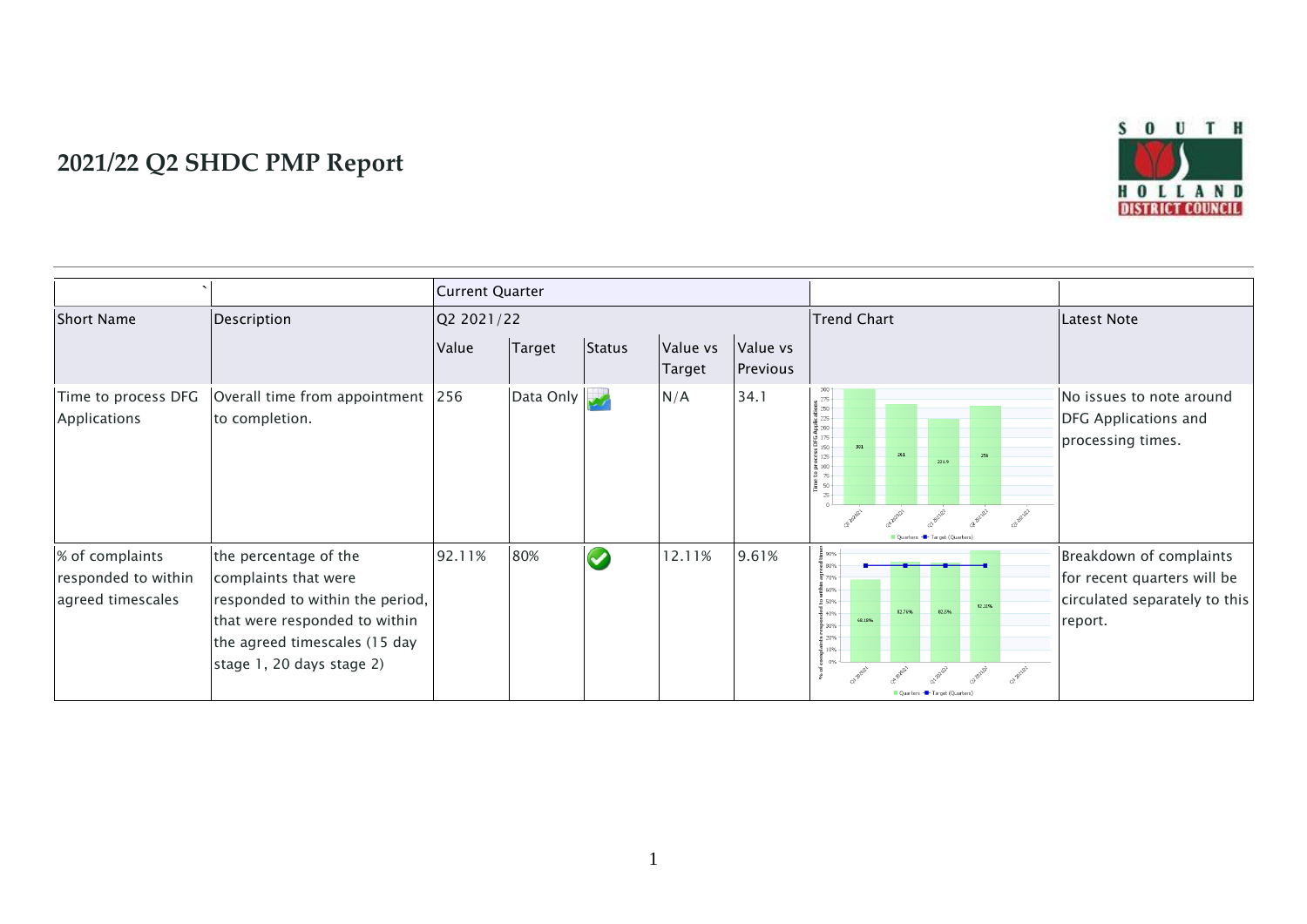|                                                        |                                                                                                                                         | <b>Current Quarter</b> |           |               |                    |                      |                                                                                                                                     |                                                                                                                                                                                                                                                        |
|--------------------------------------------------------|-----------------------------------------------------------------------------------------------------------------------------------------|------------------------|-----------|---------------|--------------------|----------------------|-------------------------------------------------------------------------------------------------------------------------------------|--------------------------------------------------------------------------------------------------------------------------------------------------------------------------------------------------------------------------------------------------------|
| <b>Short Name</b>                                      | Description                                                                                                                             | Q2 2021/22             |           |               |                    |                      | <b>Trend Chart</b>                                                                                                                  | Latest Note                                                                                                                                                                                                                                            |
|                                                        |                                                                                                                                         | Value                  | Target    | <b>Status</b> | Value vs<br>Target | Value vs<br>Previous |                                                                                                                                     |                                                                                                                                                                                                                                                        |
| % of FOI requests<br>responded to within<br>time limit | Of the FOI's responded to in<br>the month, the percentage of<br>ones that were responded to<br>within the statutory 20 day<br>timescale | 90%                    | 100%      |               | $-10%$             | 6%                   | $\pm$ 100%<br>.특    90%<br>80%<br>70%<br>60%<br>50%<br>40%<br>30%<br>륜 20%<br>$\frac{1}{6}$ 10%<br>$\frac{1}{6}$ 0%<br>30 Achill    | Performance in this area<br>has improved by 6% from<br>the previous quarter but<br>still slightly below target,<br>where an FOI is going to<br>take longer than 20<br>working days the FOI<br>officer will work to notify<br>the requestor of a delay. |
| # of FOI requests<br>received                          | Number of FOI requests<br>received in reporting period                                                                                  | 106                    | Data Only |               | N/A                | 24                   | 100<br>8 음 등 음 음 음<br><b>Pakpaza spectron 104</b><br>82<br>71<br>31<br>$10$<br>Q3 202 M2<br>or paym<br>Quarters - Target (Quarters) | A significant increase since<br>the previous quarter but no<br>particular trends to note at<br>this point.                                                                                                                                             |
| Number of<br>complaints received                       | The total number of formal<br>complaints received within the<br>period                                                                  | 38                     | Data Only |               | N/A                | -1                   | efcomplie<br>∵<br>∵<br>Number<br>.                                                                                                  | Slight reduction in the<br>number of complaints<br>coming in, work is<br>underway to triage<br>complaints and separate<br>"Formal complaints" and<br>"Service issues/queries" so<br>we expect to see this<br>number reduce in coming<br>quarters       |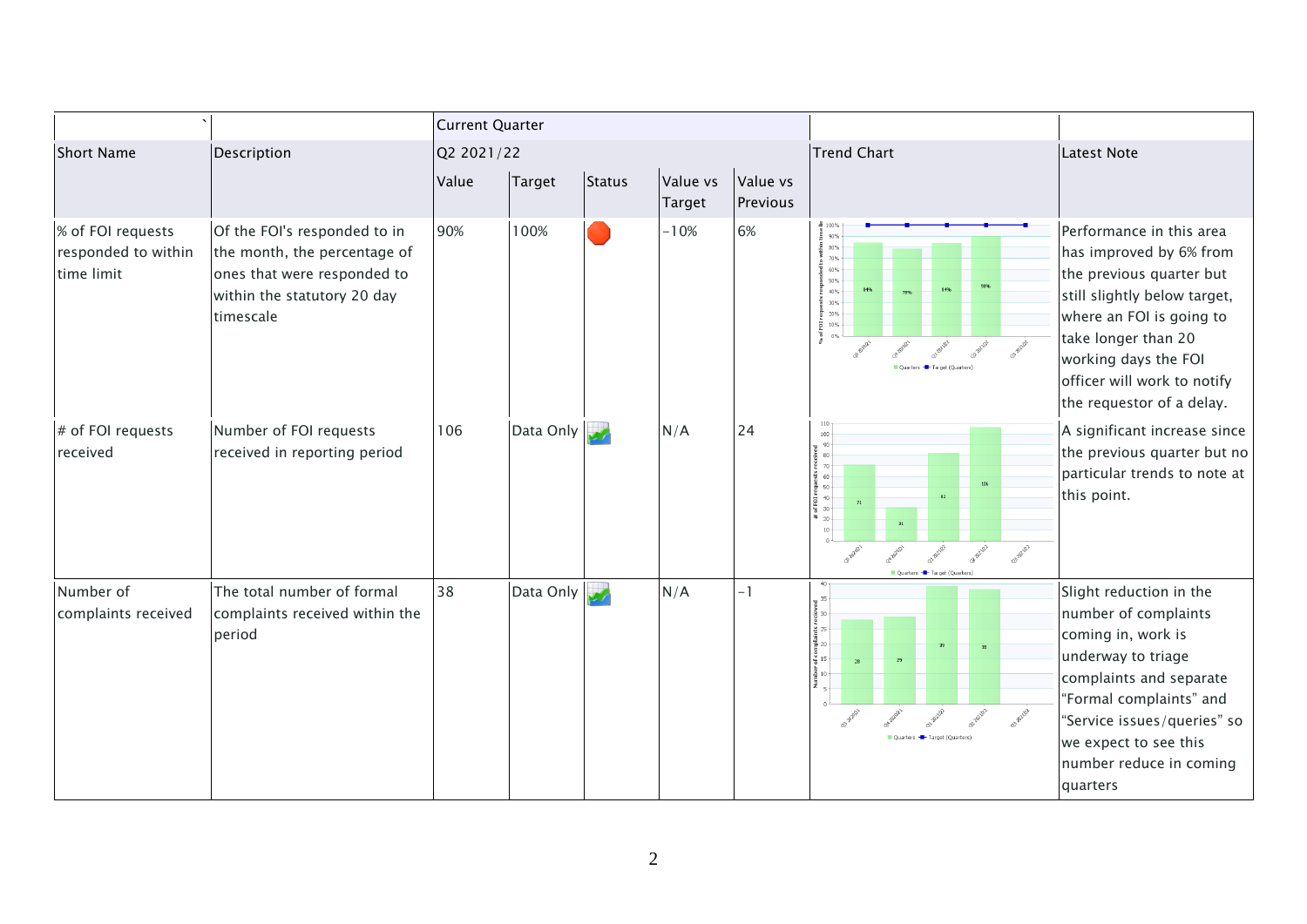|                                                 |                                                                                                                                                                                                                                                                                         | <b>Current Quarter</b> |           |               |                    |                      |                                                                                                                                                                                                      |                                                                                                                                                                                                                                                                                                                                          |
|-------------------------------------------------|-----------------------------------------------------------------------------------------------------------------------------------------------------------------------------------------------------------------------------------------------------------------------------------------|------------------------|-----------|---------------|--------------------|----------------------|------------------------------------------------------------------------------------------------------------------------------------------------------------------------------------------------------|------------------------------------------------------------------------------------------------------------------------------------------------------------------------------------------------------------------------------------------------------------------------------------------------------------------------------------------|
| <b>Short Name</b>                               | Description                                                                                                                                                                                                                                                                             | Q2 2021/22             |           |               |                    |                      | <b>Trend Chart</b>                                                                                                                                                                                   | Latest Note                                                                                                                                                                                                                                                                                                                              |
|                                                 |                                                                                                                                                                                                                                                                                         | Value                  | Target    | <b>Status</b> | Value vs<br>Target | Value vs<br>Previous |                                                                                                                                                                                                      |                                                                                                                                                                                                                                                                                                                                          |
| Media (Impressions)                             | Engagement on Social Number of impacts on social<br>media (seen by / shared /<br>retweets of retweets etc)                                                                                                                                                                              | 761,444                | Data Only |               | N/A                | -98,980              | 000.000<br>900,000<br>800,000<br>700,000<br>600.000<br>1,043,541<br>500,000<br>881.934<br>860.424<br>400.000<br>761,444<br>300,000<br>200,000<br>100,000<br>OF BRIEF<br>Quarters - Target (Quarters) | No significant changes to<br>note for social media<br>engagement, downward<br>trend is seasonal and we<br>tend to pick up again in<br>Q3.                                                                                                                                                                                                |
| % of CSs Calls<br>Answered                      | % of SHDC calls that are<br>answered by an appropriate<br>member of staff from the total<br>of calls offered.<br>This indicator reflects calls<br>dealt with by generic Customer<br>Contact only and does not<br>include those dealt with by<br>Revenues and Benefits skilled<br>staff. | 79.63%                 | 91%       |               | $-11.37%$          | $-3.44%$             | 95%<br>92.5%<br>90%<br>$\frac{1}{8}$ 87.5%<br>85%<br>$\frac{3}{76}$ 82.5%<br>94.5%<br>80%<br>577.5%<br>83.07%<br>75%<br>79.63%<br>72.5%<br>70%<br>Target (Ouarters)                                  | 18.67% short of in-month<br>target. 7834 calls received<br>vs 7942 September 20 (-<br>98). Call duration increased<br>364 vs 325 (+39s) and<br>average speed of answer<br>during September was 271<br>seconds vs 161 seconds in<br>20. We continue to see<br>resourcing challenges<br>through exceptionally high<br>levels of attrition. |
| % of CC Calls<br>Answered within 120<br>seconds | The time a first connection is<br>established (after the IVR<br>message and option/extension<br>has been entered) to the time<br>that the call is answered. The<br>measure will be the number of<br>calls answered within the                                                           | 64.48%                 | Data Only |               | N/A                | $-3.44%$             | $\frac{8}{2}$ 90%<br>$\frac{5}{4}$ 85%<br>$\frac{5}{12}$ 80%<br>튷 75%<br>꾠 70%.<br>89.32%<br>81.65%<br>€ 65%<br>$\frac{2}{10}$ 60% -<br>67.92%<br>64.48%<br>$\overline{\mathsf{c}}$ ss%<br>50%       | 35.23% short of in-month<br>target. 7834 calls received<br>vs 7942 September 20 (-<br>98). Call duration increased<br>364 vs $325 (+39s)$ . and<br>average speed of answer<br>during September is 271                                                                                                                                    |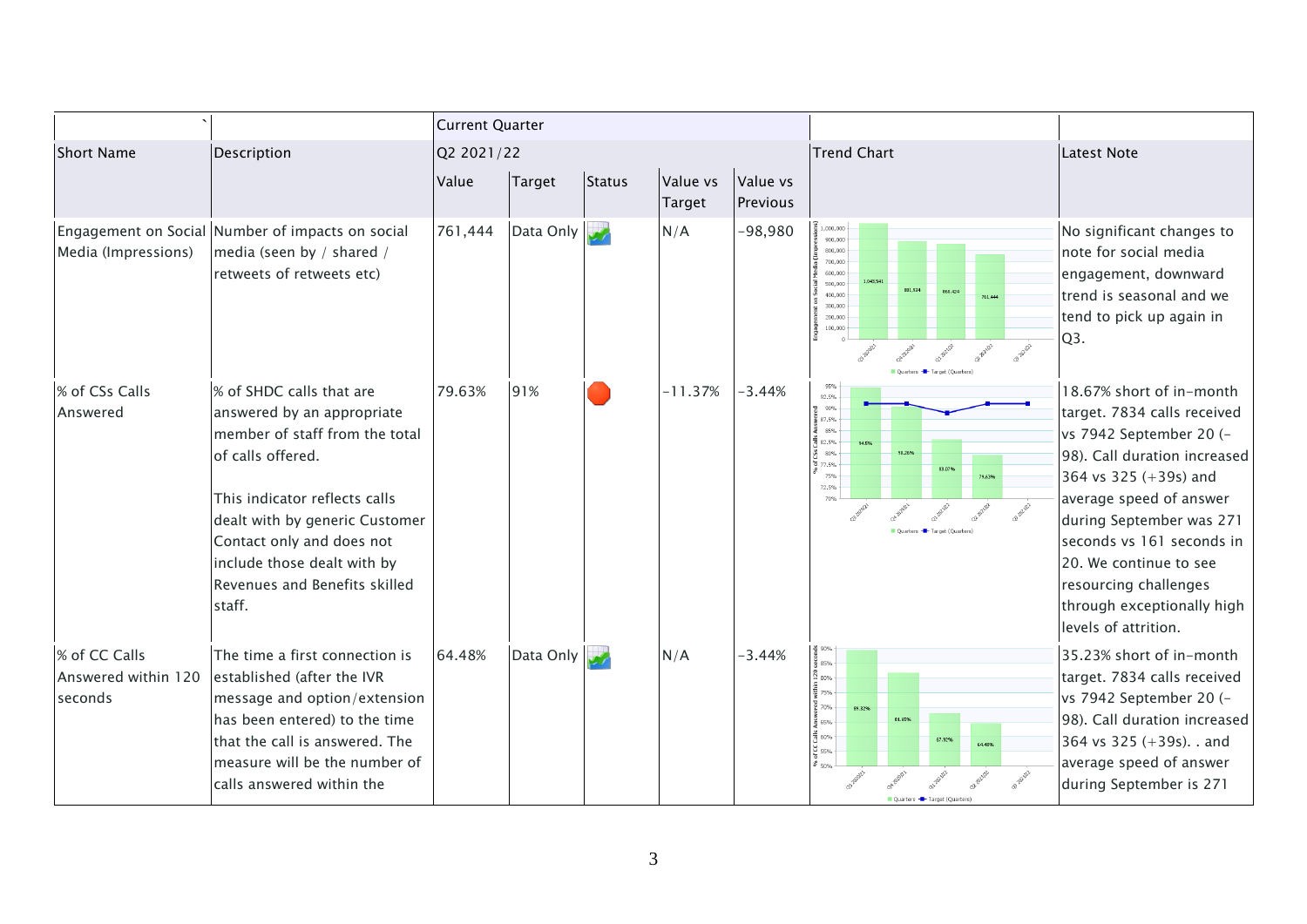|                                                              |                                                                                                                                                                                                 | <b>Current Quarter</b> |           |                         |                    |                      |                                                                                                                                                                                                                                                                                                                                                           |                                                                                                                                                                                                                                         |
|--------------------------------------------------------------|-------------------------------------------------------------------------------------------------------------------------------------------------------------------------------------------------|------------------------|-----------|-------------------------|--------------------|----------------------|-----------------------------------------------------------------------------------------------------------------------------------------------------------------------------------------------------------------------------------------------------------------------------------------------------------------------------------------------------------|-----------------------------------------------------------------------------------------------------------------------------------------------------------------------------------------------------------------------------------------|
| <b>Short Name</b>                                            | Description                                                                                                                                                                                     | Q2 2021/22             |           |                         |                    |                      | <b>Trend Chart</b>                                                                                                                                                                                                                                                                                                                                        | <b>Latest Note</b>                                                                                                                                                                                                                      |
|                                                              |                                                                                                                                                                                                 | Value                  | Target    | Status                  | Value vs<br>Target | Value vs<br>Previous |                                                                                                                                                                                                                                                                                                                                                           |                                                                                                                                                                                                                                         |
|                                                              | standard defined (120<br>seconds), divided by the total<br>number of calls answered                                                                                                             |                        |           |                         |                    |                      |                                                                                                                                                                                                                                                                                                                                                           | seconds vs 161 seconds in<br>20.                                                                                                                                                                                                        |
| Call duration - CC                                           | Average duration of calls.<br>References calls received and<br>dealt with by generic Customer<br>Contact only. It does not<br>include calls taken by Revenues<br>and Benefits trained officers. | 0h 06m<br>01s          | Data Only | $\overline{\mathbf{v}}$ | N/A                | $-0h$ 00 $m$<br>03s  | 0h 06m 00s<br>0h 05m 30s<br>0h 05m 00s<br>0h 04m 30s<br>$\overline{5}$ Oh 04m 00s<br>€ 0h 03m 30s<br>$\frac{1}{2}$ 0h 03m 00s<br>름 0h 02m 30s<br>$\overline{3}$ oh 02m 00s<br>0h 01m 30s<br>0h 01m 00s<br>0h 00m 30s<br>0h 00m 00s<br>Quarters - Target (Quarters)                                                                                        | No significant changes to<br>note around call duration<br>other than a slight increase<br>since last quarter                                                                                                                            |
| Number of Working<br>Days to Deal with Fly<br>Tipping        | Speed of response in working<br>days to clear fly-tipping                                                                                                                                       | 3.85                   | 5         | $\blacklozenge$         | $-1.15$            | $-1.89$              | eal with Fly Tippii<br>$\begin{array}{ccc}\n+ & \circ & \circ \\ + & \circ & \circ \\ \end{array}$<br>$\frac{8}{2}$ 3.5<br>$\sum_{n=1}^{\infty} 2.5$<br>5.739<br>5.075<br>$\begin{bmatrix} 1 & 0 \\ 0 & 1 \end{bmatrix}$ of Working $\begin{bmatrix} 1 & 0 \\ 0 & 1 \end{bmatrix}$<br>3.851<br>$rac{1}{2}$ 0.5<br>General<br>Ouarters - Target (Ouarters) | This figure is performing<br>consistently well despite<br>Fly tipping in the district<br>remaining persistently high<br>throughout Q2. High<br>levels of fly-tipping reflect<br>the national picture.                                   |
| Average Number of<br>working days to<br>collect missed waste | Average speed of response<br>(from reported to collected)                                                                                                                                       |                        | Data Only |                         | N/A                | $\Omega$             | 토 0.4<br>≩ 0.3<br>놈<br>호 0.2<br>$\frac{5}{2}$ 0.1                                                                                                                                                                                                                                                                                                         | Despite issues faced with<br>HGV Driver shortages it is<br>pleasing to note missed<br>collections are being dealt<br>with at around 1 day<br>average.<br>Q2 has seen a slight<br>increase in the number of<br>missed collections across |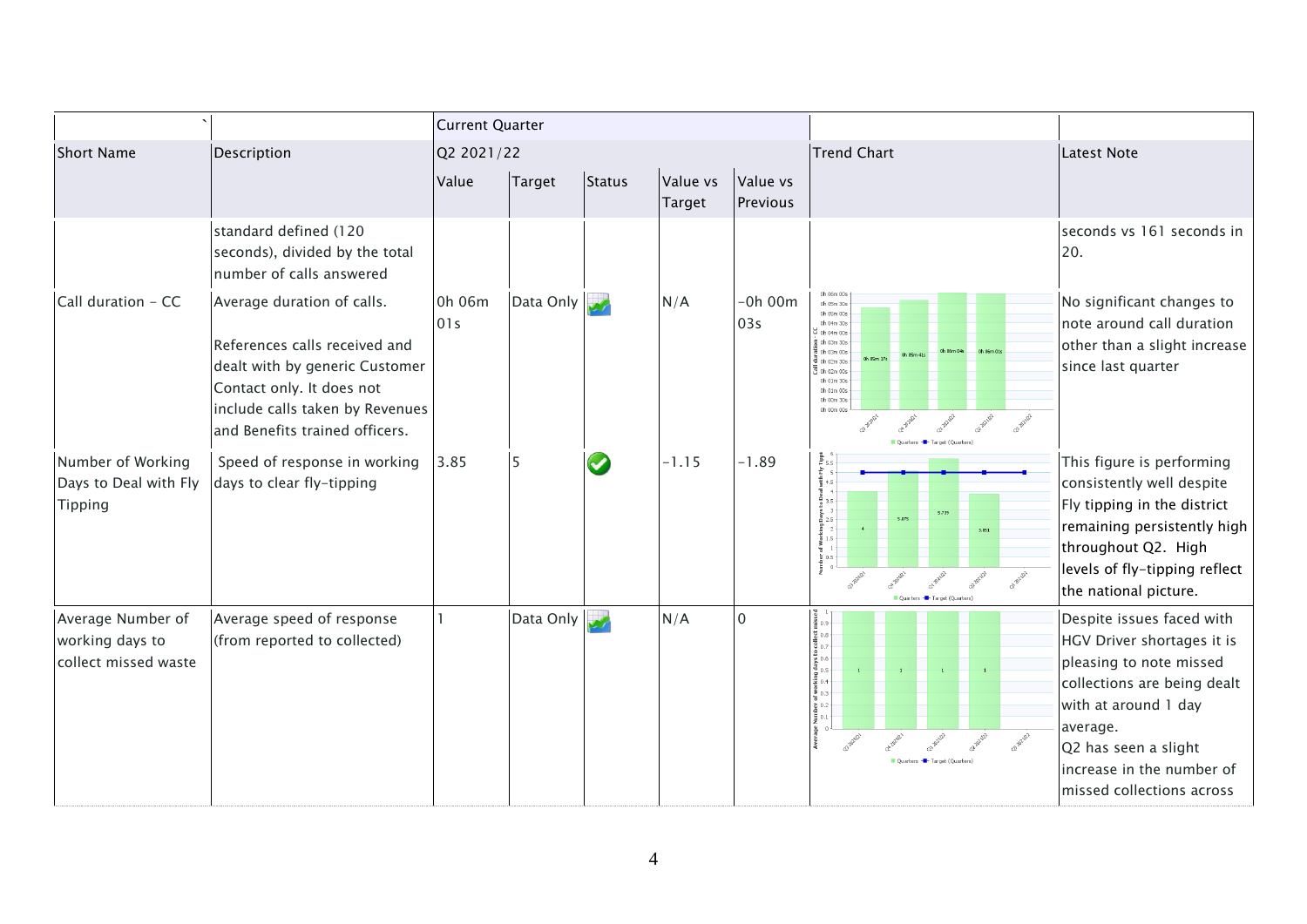|                                        |                         | <b>Current Quarter</b> |        |           |                    |                      |                                                                                                                  |                                                                                                                                                                                                                                                                                                                                                                                                                                                                                                                                 |
|----------------------------------------|-------------------------|------------------------|--------|-----------|--------------------|----------------------|------------------------------------------------------------------------------------------------------------------|---------------------------------------------------------------------------------------------------------------------------------------------------------------------------------------------------------------------------------------------------------------------------------------------------------------------------------------------------------------------------------------------------------------------------------------------------------------------------------------------------------------------------------|
| <b>Short Name</b>                      | Description             | Q2 2021/22             |        |           |                    |                      | Trend Chart                                                                                                      | <b>Latest Note</b>                                                                                                                                                                                                                                                                                                                                                                                                                                                                                                              |
|                                        |                         | Value                  | Target | Status    | Value vs<br>Target | Value vs<br>Previous |                                                                                                                  |                                                                                                                                                                                                                                                                                                                                                                                                                                                                                                                                 |
|                                        |                         |                        |        |           |                    |                      |                                                                                                                  | missed collection services<br>from Q1. The total number<br>of missed collections for<br>Q2 represents 0.19% of the<br>total number of collections<br>throughout the district,<br>and remains below our<br>target of 3%.<br>The service has examined<br>its internal reporting<br>processes resulting in a a<br>new coding procedure.<br>The aim is to provide an<br>informed analysis of<br>missed collections, and<br>impact on service. The<br>endeavour is to identify all<br>types of failure and plan<br>for improvements. |
| Missed Waste<br><b>Collection Rate</b> | % of missed collections | 0.19%                  | 3%     | $\bullet$ | $-2.81%$           | 0.04%                | $4\%$<br>3.5%<br>$\frac{1}{6}$ 3%<br>$\frac{5}{5}$ 2.5%<br>2%<br>$\frac{6}{8}$ 1.5%<br>$\frac{6}{9}$ 1%<br>$0\%$ | KPI is on target with no<br>issues to raise. Further to<br>the above the service<br>continues to analyse its<br>position for further<br>improvement by evaluating<br>complaints and customer<br>feedback.                                                                                                                                                                                                                                                                                                                       |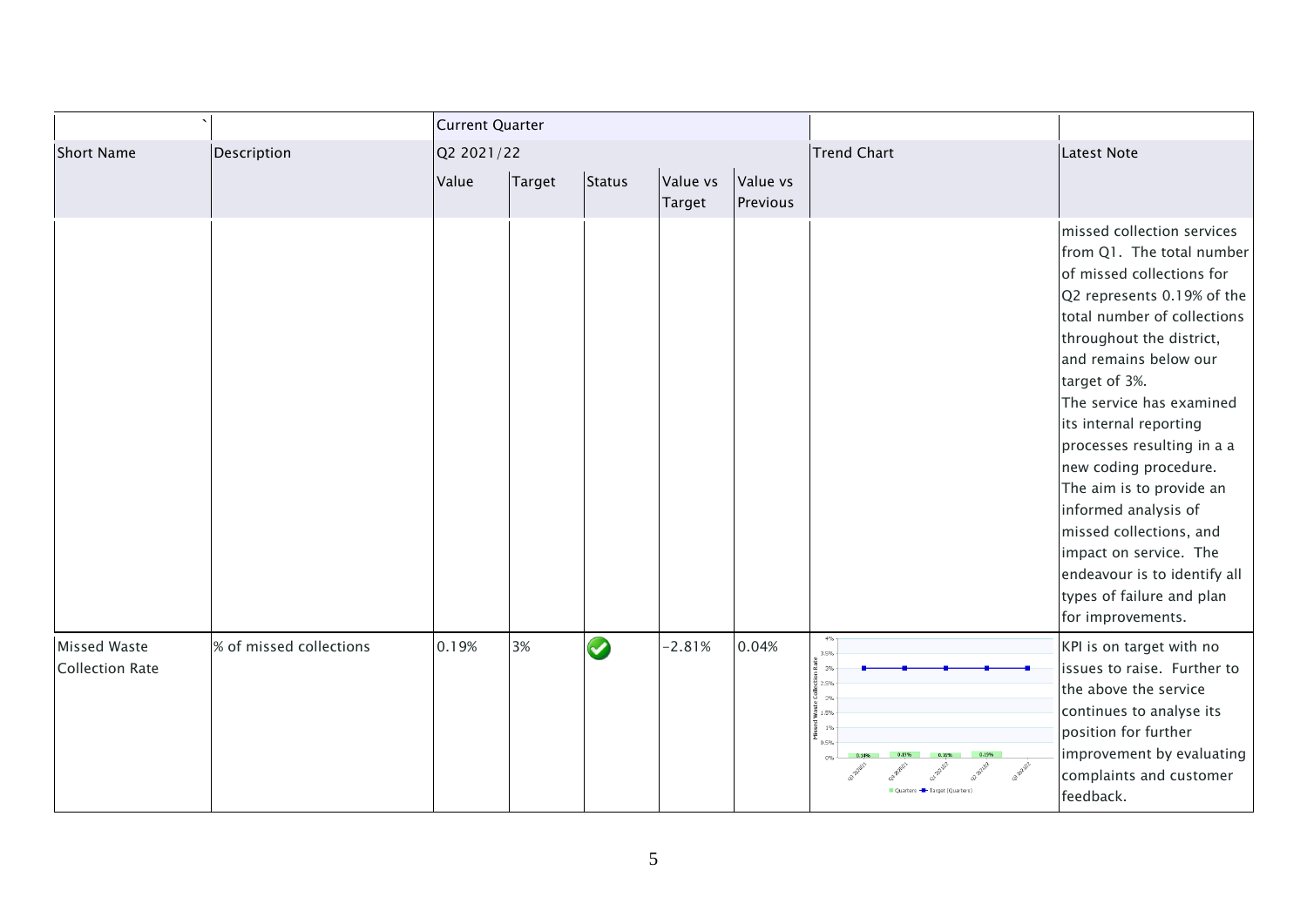|                                                                      |                                                                                                                                                                                                                          | <b>Current Quarter</b> |               |               |                           |                      |                                                                                                                                                                                                                                                                                 |                                                                                                                   |
|----------------------------------------------------------------------|--------------------------------------------------------------------------------------------------------------------------------------------------------------------------------------------------------------------------|------------------------|---------------|---------------|---------------------------|----------------------|---------------------------------------------------------------------------------------------------------------------------------------------------------------------------------------------------------------------------------------------------------------------------------|-------------------------------------------------------------------------------------------------------------------|
| <b>Short Name</b>                                                    | Description                                                                                                                                                                                                              |                        | Q2 2021/22    |               |                           |                      | <b>Trend Chart</b>                                                                                                                                                                                                                                                              | <b>Latest Note</b>                                                                                                |
|                                                                      |                                                                                                                                                                                                                          | Value                  | <b>Target</b> | <b>Status</b> | Value vs<br><b>Target</b> | Value vs<br>Previous |                                                                                                                                                                                                                                                                                 |                                                                                                                   |
| <b>Food Businesses</b><br>Rated 'Generally<br>Satisfactory' or Above | The % of rateable food<br>businesses with a rating of 3<br>(generally satisfactory), 4<br>(good) or 5 (very good) as a %<br>of the total number of rateable<br>businesses                                                | 99.66%                 | 98%           | $\bigcirc$    | 1.66%                     | 0.67%                | $h{100\%}$<br>290%<br>80%<br>70%<br>≧ 60%<br>50%<br>30%<br>10%<br>co-painz                                                                                                                                                                                                      | KPI continues on target<br>with no issues or concerns<br>to raise                                                 |
| Staff turnover %                                                     | % of total leavers against total<br>number of staff employed in<br>period (includes involuntary<br>leavers)<br>Target is 10% which has been<br>benchmarked                                                               | 2.56%                  | 1.4%          | $\bullet$     | 1.16%                     | 1.04%                | $3\%$<br>2.75%<br>2.5%<br>2.25%<br>$\frac{9}{2}\%$<br>$\frac{1}{2}$ 1.75%<br>$\begin{array}{c}\n6 \\ \frac{1}{2} & 1.5\% \\ \frac{1}{2} & 1.25\% \\ \frac{1}{2} & 1\% \n\end{array}$<br>0.75%<br>1.52%<br>0.5%<br>0.949<br>0.54%<br>0.25%<br>0%<br>Ouarters - Target (Quarters) | 6 leavers against a starting<br>headcount of 243                                                                  |
| # of Working Days<br>Lost to Sickness per<br>FTE                     | Total number of working days<br>lost per Full Time Equivalent.<br>This is calculated by taking the<br>number of days lost to sickness<br>and dividing it by the number<br>of full time equivalent staff in<br>the period | 0.69                   | Data Only     |               | N/A                       | 0.02                 | $\frac{1}{2}$ is $\frac{1}{2}$ is $\frac{1}{2}$ is $\frac{1}{2}$ is $\frac{1}{2}$ is $\frac{1}{2}$ is $\frac{1}{2}$ is $\frac{1}{2}$ is $\frac{1}{2}$<br>0.734<br>0.725<br>0.69<br>0.67                                                                                         | Slight increase from<br>previous quarter but not<br>sickness trends or<br>concerns to highlight from<br><b>HR</b> |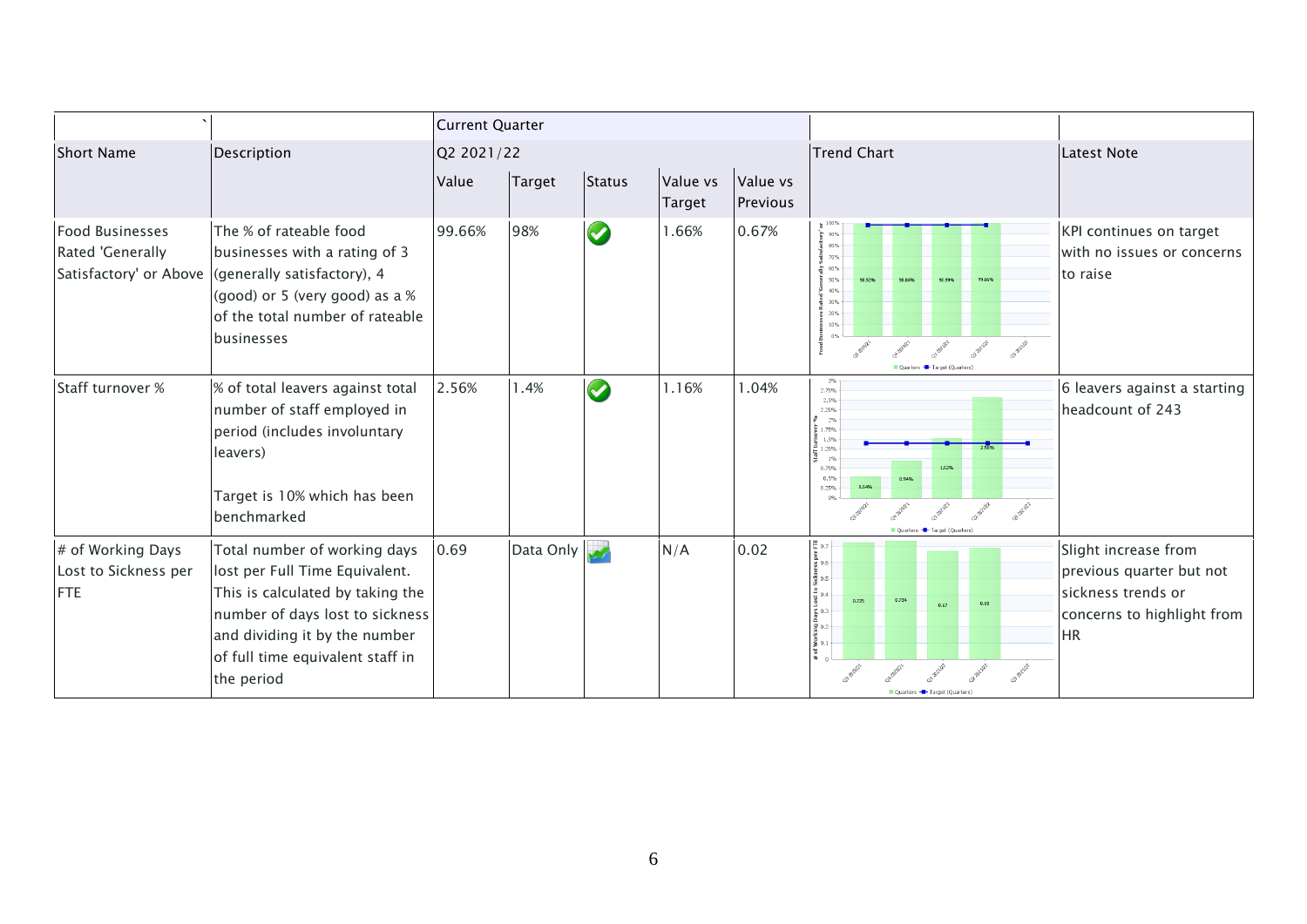|                                           |                                                                                                                                                                                                                                                                                                                   | <b>Current Quarter</b> |           |           |                    |                      |                                                                                                                                                                                                                                                                                                                                                                                                                                                                 |                                                                                                                                                                                                                                                                                                                                                                                                                                                                                          |
|-------------------------------------------|-------------------------------------------------------------------------------------------------------------------------------------------------------------------------------------------------------------------------------------------------------------------------------------------------------------------|------------------------|-----------|-----------|--------------------|----------------------|-----------------------------------------------------------------------------------------------------------------------------------------------------------------------------------------------------------------------------------------------------------------------------------------------------------------------------------------------------------------------------------------------------------------------------------------------------------------|------------------------------------------------------------------------------------------------------------------------------------------------------------------------------------------------------------------------------------------------------------------------------------------------------------------------------------------------------------------------------------------------------------------------------------------------------------------------------------------|
| <b>Short Name</b>                         | Description                                                                                                                                                                                                                                                                                                       | Q2 2021/22             |           |           |                    |                      | <b>Trend Chart</b>                                                                                                                                                                                                                                                                                                                                                                                                                                              | <b>Latest Note</b>                                                                                                                                                                                                                                                                                                                                                                                                                                                                       |
|                                           |                                                                                                                                                                                                                                                                                                                   | Value                  | Target    | Status    | Value vs<br>Target | Value vs<br>Previous |                                                                                                                                                                                                                                                                                                                                                                                                                                                                 |                                                                                                                                                                                                                                                                                                                                                                                                                                                                                          |
| Housing re-let (void)<br>key) All Tenures | Total time in days from keys in $ 24$ days<br>time (total ave. key to to keys out - including major<br>works for all tenures (General<br>Needs and Sheltered Housing)<br>This is calculated by total<br>number of days properties<br>remain vacant divided by the<br>number or properties vacant in<br>the period |                        | 28 days   | $\bullet$ | -4 days            | -1 days              | $\frac{1}{\sqrt{2}}$ 33 days<br>$\frac{36}{5}$ 28 days<br>$25 \text{ days}$<br>$\frac{25}{23} \text{ days}$<br>$\frac{23}{23} \text{ days}$<br>$\frac{18}{23} \text{ days}$<br>$\frac{18}{23} \text{ days}$<br>27 days<br>26 days<br>$\frac{9}{6}$ 13 days<br>24 days<br>$\begin{array}{r}\n\text{Example 10 days} \\ \text{10 days} \\ \text{15 days} \\ \text{24 days} \\ \text{3 days}\n\end{array}$<br>$\frac{1}{2}$ 0 days<br>Ouarters - Target (Quarters) | KPI is on target with no<br>issues to raise                                                                                                                                                                                                                                                                                                                                                                                                                                              |
| Homelessness                              | Cases Prevented from PIE Return - Prevention and<br>Relieving of Homelessness<br>Number of potentially<br>homeless cases diverted from<br>homelessness in the District                                                                                                                                            | 15                     | Data Only |           | N/A                | $+8$                 | $\frac{8}{3}$ $\frac{20}{17.5}$<br>15<br>포<br>듵 12.5<br>10<br>20<br>튱 7.5<br>15<br>Pre'<br>$\frac{3}{6}$ 2.5<br>or paint<br>Ouarters - Target (Ouarters)                                                                                                                                                                                                                                                                                                        | The on-going resources<br>challenge continues to<br>impact on the level of<br>prevention activities the<br><b>Housing Options service</b><br>can deliver. Existing and<br>temporary resources are<br>focussed on responding to<br>current cases and<br>presenting emergency<br>demand. An emergency<br>action plan has been<br>deployed to ensure service<br>recovery. The increase in<br>prevention cases from the<br>previous quarter<br>demonstrates that the<br>interim measures are |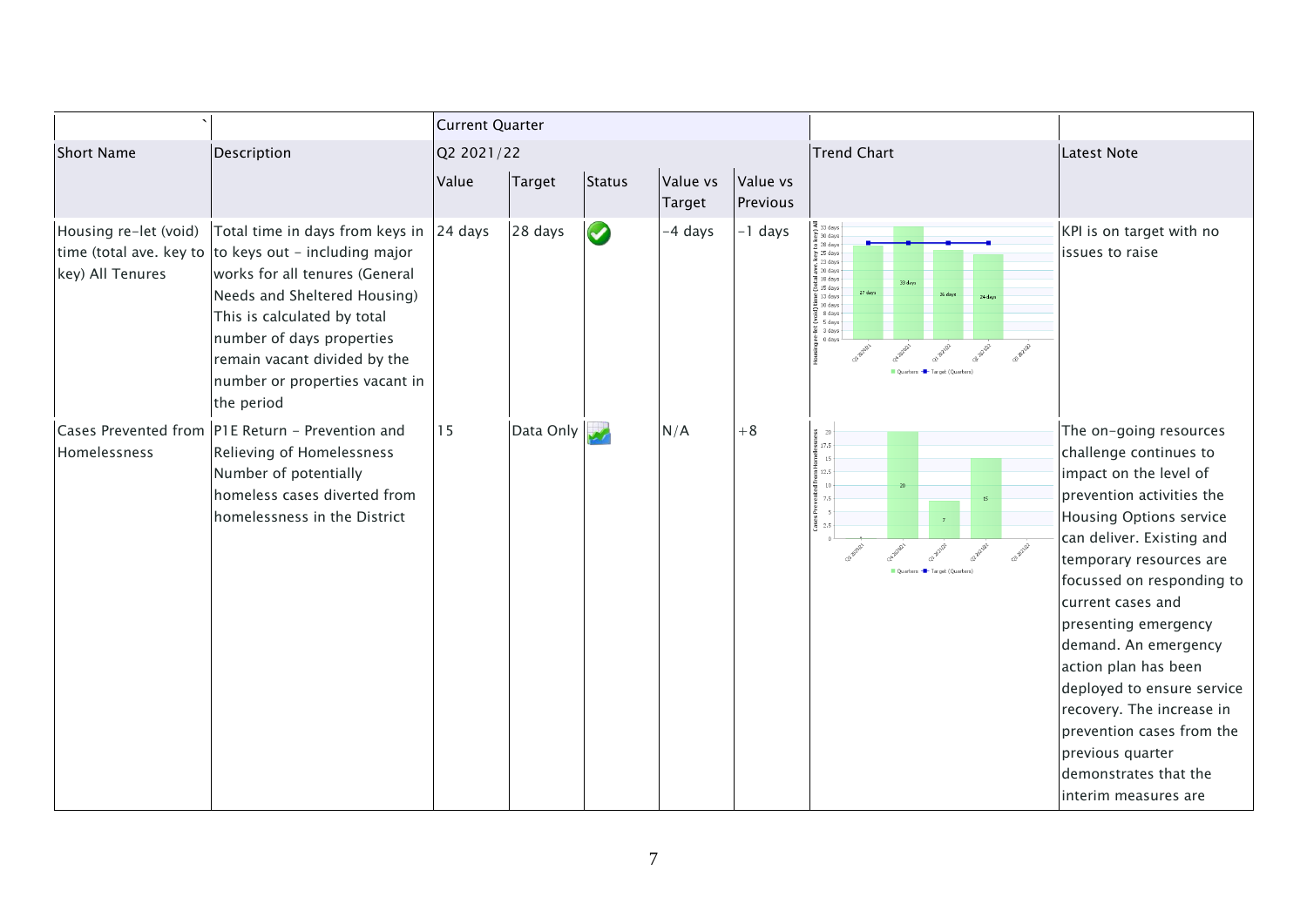|                                                                       |                                                                                                                                   | <b>Current Quarter</b> |                |                      |                    |                      |                                                                                                                                                                               |                                                                                                                                                                               |
|-----------------------------------------------------------------------|-----------------------------------------------------------------------------------------------------------------------------------|------------------------|----------------|----------------------|--------------------|----------------------|-------------------------------------------------------------------------------------------------------------------------------------------------------------------------------|-------------------------------------------------------------------------------------------------------------------------------------------------------------------------------|
| <b>Short Name</b>                                                     | Description                                                                                                                       | Q2 2021/22             |                |                      |                    |                      | <b>Trend Chart</b>                                                                                                                                                            | Latest Note                                                                                                                                                                   |
|                                                                       |                                                                                                                                   | Value                  | Target         | Status               | Value vs<br>Target | Value vs<br>Previous |                                                                                                                                                                               |                                                                                                                                                                               |
|                                                                       |                                                                                                                                   |                        |                |                      |                    |                      |                                                                                                                                                                               | having the expected<br>impact. The Housing<br>Options Team will be<br>reshaped through pending<br>recruitment to develop a<br>team which has a greater<br>focus on prevention |
| <b>Businesses Assisted</b><br>to Develop or Grow<br>via Grants4Growth | Number of existing businesses 41<br>assisted to develop or grow<br>through Economic<br>Development support - Grants<br>for Growth |                        | $6\phantom{a}$ | $\blacktriangledown$ | 35                 | $-3$                 | e<br>Times<br>545<br>$\frac{1}{2}$ <sub>40</sub><br>စီ<br>၆၁၁<br>530<br>Develop<br>$\frac{1}{3}$ 15<br>$_{10}$<br>∛š<br>Target (Ouarters                                      | KPI is on target with no<br>issues to raise                                                                                                                                   |
| Number of Grants<br>Awarded via<br>Grants4Growth                      | Total number of grants that are 15<br>awarded - grants for growth                                                                 |                        | 13             |                      | $\overline{2}$     | $-7$                 | 32.5<br>$20 -$<br>$\frac{1}{6}$ 17.5 $\cdot$<br>$\frac{15}{5}$ 15<br>$\frac{1}{2}$ 12.5<br>22<br>$10 -$<br>27.5<br>G<br>$5 - 2.5$<br>OP-BRITE<br>Ouarters - Target (Ouarters) | KPI is on target with no<br>issues to raise                                                                                                                                   |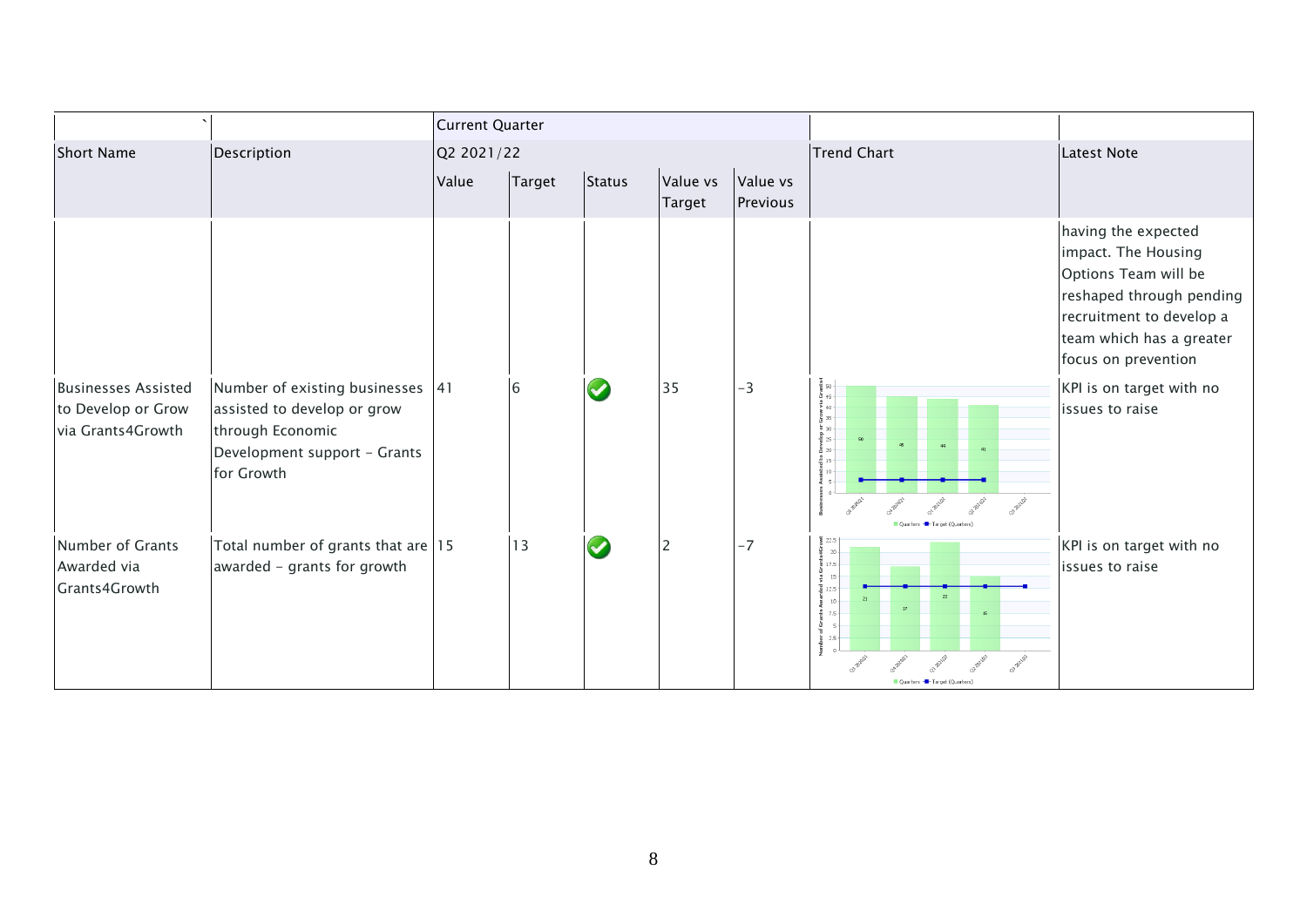|                                                                                       |                                                                                                                                                                            | <b>Current Quarter</b> |        |                      |                    |                      |                                                                                                                                                                |                                                                                                                                                                                                                                                                      |
|---------------------------------------------------------------------------------------|----------------------------------------------------------------------------------------------------------------------------------------------------------------------------|------------------------|--------|----------------------|--------------------|----------------------|----------------------------------------------------------------------------------------------------------------------------------------------------------------|----------------------------------------------------------------------------------------------------------------------------------------------------------------------------------------------------------------------------------------------------------------------|
| <b>Short Name</b>                                                                     | Description                                                                                                                                                                | Q2 2021/22             |        |                      |                    |                      | <b>Trend Chart</b>                                                                                                                                             | Latest Note                                                                                                                                                                                                                                                          |
|                                                                                       |                                                                                                                                                                            | Value                  | Target | Status               | Value vs<br>Target | Value vs<br>Previous |                                                                                                                                                                |                                                                                                                                                                                                                                                                      |
| % of non-major<br>applications<br>determined within 8<br>weeks or agreed<br>extension | This PI measures the % of non-<br>major applications that have<br>been determined within 8<br>weeks or agreed extension, this<br>is in line with national<br>requirements. | 83.85%                 | 70%    | $\bigcirc$           | 13.85%             | $-16.15%$            | $\frac{10}{6}$ 100%<br>້ 90%<br>$30\%$<br>\$70%<br>$\frac{1}{3}$ 60%<br>50%<br>87.95%<br>83.85%<br>40%<br>$\frac{1}{6}$ 30%<br>20%<br>10%<br>Target (Quarters) | Reflects nature of the<br>applications determined.<br>Number over time due to<br>officer workloads and<br>situations where applicants<br>would not agree to<br>extensions of time.                                                                                   |
| % of Major<br>applications<br>determined within 13<br>weeks or agreed<br>extension    | % determined within 13 weeks<br>(or with agreed extension or<br>PPA)                                                                                                       | 89.47%                 | 60%    | $\blacktriangledown$ | 29.47%             | $-10.53%$            | 통 100%<br>$\frac{5}{2}$ 90%<br>270%<br>툼 60%<br>50%<br>89.479<br>40%<br>30%<br>20%<br>10%                                                                      | Major applications often<br>raise more complex issues,<br>are often reported to the<br>planning Committee and<br>many require S106<br>agreements. hence<br>importance of working<br>proactively with developers<br>to agree extensions of time<br>where appropriate. |
| <b>Housing Benefit LA</b><br><b>Error Rate</b>                                        | Local Authority error in<br>Housing Benefit overpayment<br>Amount of benefits overpaid<br>divided by benefits paid (% of<br>overall expenditure)                           | 0.24%                  | 0.42%  | $\bullet$            | $-0.18%$           | $-0.1%$              | 0.4%<br>$\frac{a}{6}$ 0.35%<br>$\frac{1}{2}$ 0.3%<br>툐<br>≤ 0.25%<br>蜀 0.2%<br>0.34%<br>$\frac{8}{9}$ 0.15%<br>0.24%<br>0.23%<br>0.1%<br>0.12%<br>0.05%        | We remain on target to<br>receive 100% subsidy                                                                                                                                                                                                                       |